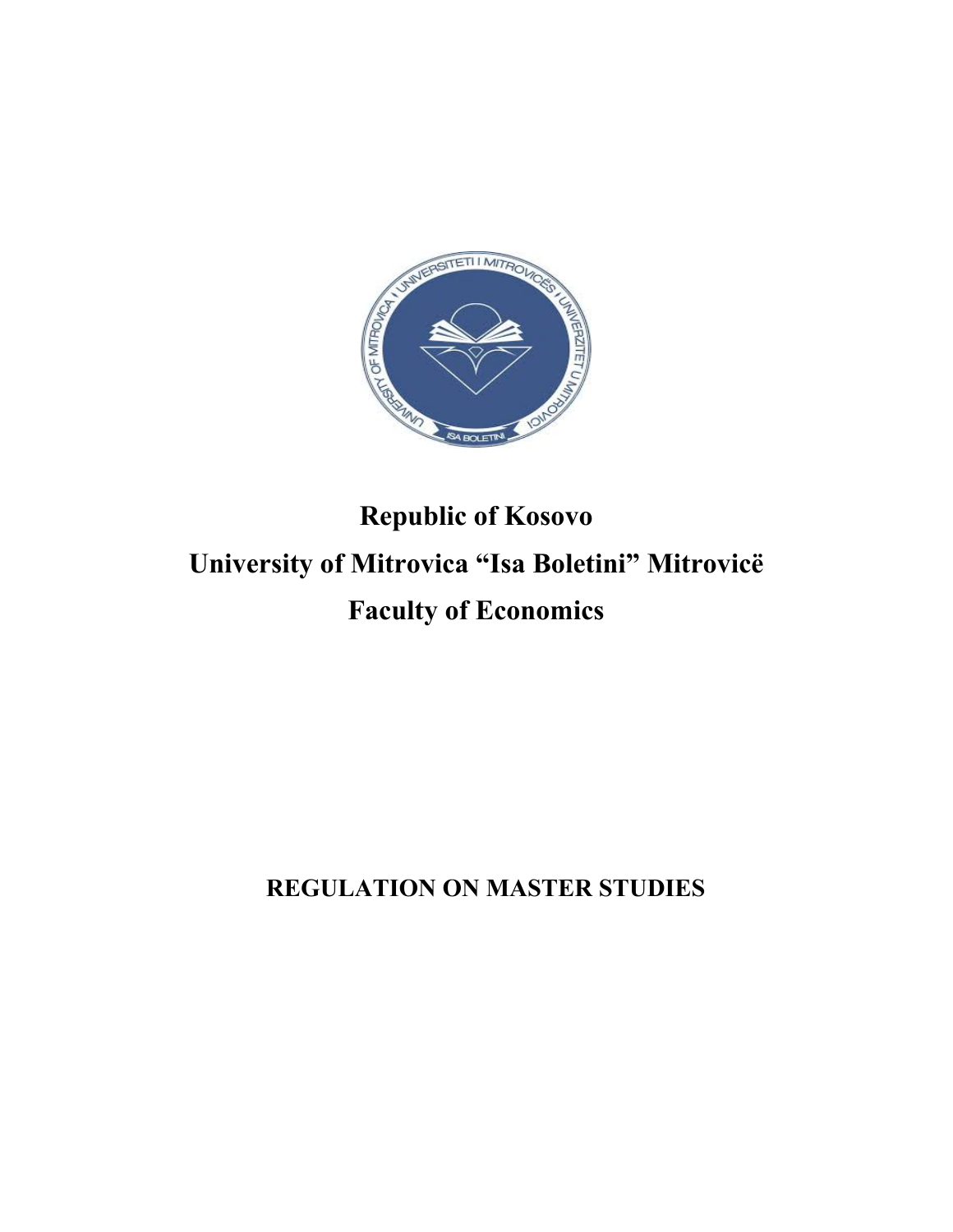Pursuant with article 76 point 3, and article 80 points 2 and 3 of the Temporary Statute of the University of Mitrovica "Isa Boletini", The Council of the Faculty of Economics, at its meeting held on 23.12.2019 approved this

## **Regulation on Master Studies**

## **General provisions**

## **Article 1.**

The Regulation on Master Studies (hereinafter: the Regulation) regulates the organization and forms of master studies, the enrollment criteria for the studies, change of programme– field of studies, duration, student's status, student rights and obligations, fulfillment of necessary criteria for continuing the following year of studies, exams and exam success, completion of studies and thesis paper.

## **Organisation and forms of studies.**

#### **Article 2.**

- (1) Faculty of Economics organizes full-time master studies in earning the academic title in the specified field, in accordance with the curriculum of the master studies.
- (2) Faculty of Economics may organize Master studies in cooperation with the other faculties within the University of Mitrovica "Isa Boletini". For this purpose, it may offer dual-subject programmes and interdisciplinary study programmes, as well as multidisciplinary study programmes.
- (3) In the framework of cooperation of UMIB, and other universities, the faculty offers joint study programmes based on partnership contracts.

# **Article 3.**

- (1) All students who have completed their basic studies (bachelor) and have obtained at least 180 credits (ECTS) or 240 credits (ECTS) are eligible for enrolling master studies.
- (2) Students who have completed their bachelor studies abroad, in universities recognized by EUA (European University Association), or in institutions licensed by one of the international accreditation agencies are also eligible for enrolling master studies. The equivalence and nostrification of certificates – foreign diplomas is conducted by the Ministry of Education, Science and Technology in concordance with the law and respective regulations.
- (3) The maximal number of points according to the criteria is 100 points, including success in bachelor studies up to 30 points, success in the entrance exam up to 70 points, of which the foreign language exam will be evaluated up to a maximum of 24 points.
- (4) In addition to the exams in the professional subjects, candidates shall also take the English language exam. Exception will be made only for candidates who hold a certificate for TOEFL, IELTS.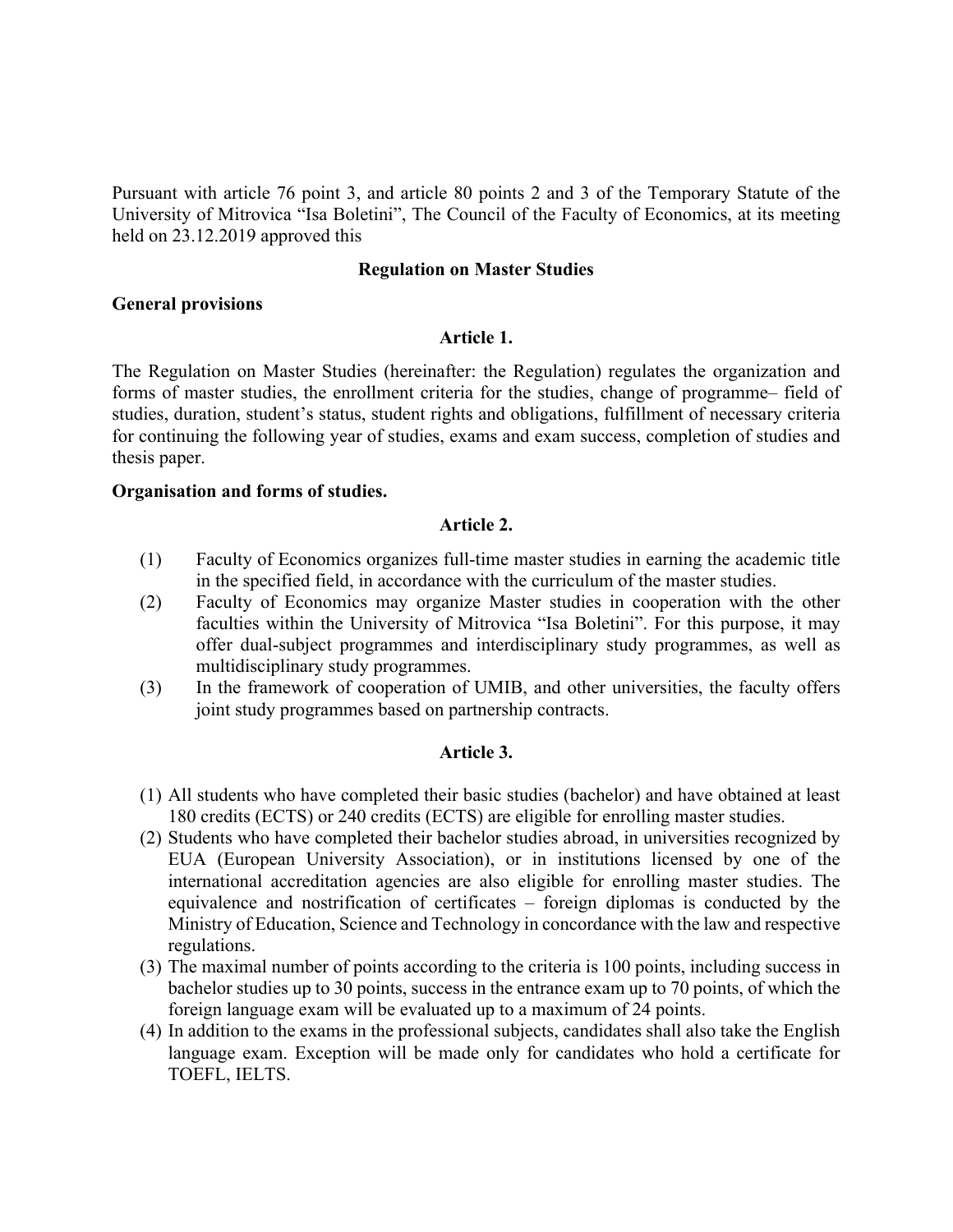- (5) The selection of the candidates up to the number foreseen by the vacancy is done according to the priority ranking of the average grade achieved during the bachelor studies.
- (6) Master studies are also eligible for candidates who have completed preliminary studies in other academic units, other than the unit in which they are applying. To complete the number in fair competition, the right of application is also granted to candidates who have completed preliminary studies in private colleges in the Republic of Kosovo in accredited programmes by the Kosovo Accreditation Agency; the right of application is also granted for candidates who have completed prior basic studies in Higher Education Institutions outside the Republic of Kosovo.
- (7) The selection of candidates is done according to the criteria specified by the statute of the university, and the defined criteria of the accredited programme, presented in the vacancy.

# **Article 4.**

- (1) Master studies classes can be taught by the academic staff holding the call professor (full professor, associate professor and assistant professor) who meet the conditions provided by the statute of the University of Mitrovica.
- (2) Master studies exercises and seminars can also be taught by teaching assistants, with at least a master degree or an equivalent diploma with it.
- (3) In specific occasions, a subject can be taught by two or more professors. In the cases when a subject is taught by more professors, in SMU is noted only the name of the full-time professor.

## **Article 5.**

- (1) The right to organize master studies is possessed by the Faculty of Economics, respectively the programme of Business and Management.
- (2) Master studies specializations in Business and Management are: Finance, Banking and Accounting, Management and Entrepreneurship and Industrial Management.

# **Article 6.**

- (1) Master studies are conducted according to the modular system and are based on narrow subjects of specialization within the study programme.
- (2) The system of studies, the grading process and credits system are similar to the first cycle studies.
- (3) The list of professors proposed by the Faculty for the realization of the master studies programme is approved by the Faculty Council. The master studies commission is chaired by the Vice Dean for Teaching.

#### **Article 7.**

Teaching is realized in the form of lectures, seminars, theoretical exercises, practical and field work, professional and scientific-educational excursions, discussions, professional consultations and through independent work of students, as well as the final work (diploma) to achieve the master title.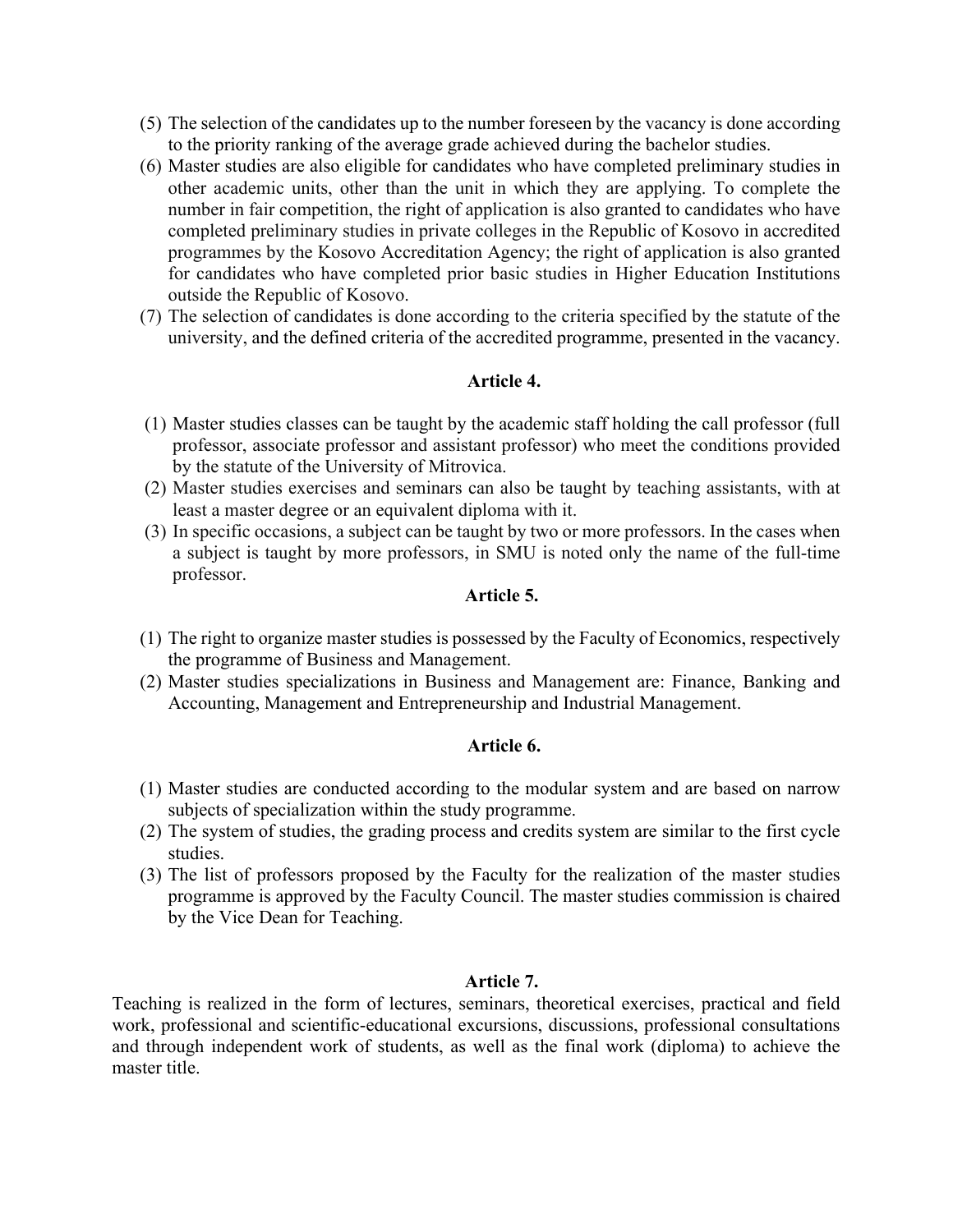# **Criteria for Registration in Master Studies**

# **Article 8.**

- **(1)** Faculty of Economics in Mitrovica enrolls students according to its personnel and technical possibilities, the needs of the society, as well as the market.
- **(2)** The proposal for the registration of new students is given by the Faculty and approved by the Faculty Council. The final decision on announcing a public vacancy is made by the Senate of the University of Mitrovica, after consulting with the MEST.

# **Article 9.**

- (1) The selection of the candidates, per article 3 (three) of this regulation is done by the respective commission consisting of at least three members, chosen by the Faculty Council.
- (2) The commission must be competent and professional, according to the field of studies.
- (3) The commission, in cooperation with the Dean's office announces the rankings of the candidates who have applied.
- (4) The candidates who have not been accepted in the master studies may file a written complaint in the dean's office, within two working days after the publication of the results.
- (5) The decision for the filed complaints is taken within two working days after the complaints.

# **Article 10.**

The registration of students in the first semester in the master studies is done in the University's Central Administration.

# **Article 11.**

(1) When applying, the candidates must bring the following documents:

- Birth certificate
- Diploma (certificate) of completing faculty
- Decision on recognition of education abroad
- Completed registration form which is obtained on the occasion of registration
- Three photos (format 4.5 x 6cm);
- Payment in the specified amount
- Copy of ID card
- (2) The documents submitted by the student upon registration remain with the student service.

 (3) The student service registers new students in the registry book, in the special computer program and forms the student file.

# **Change of programme – field of studies**

# **Article 12.**

For the change of the study programme or transfer within the faculties of UMIB, or from any other University within the country or abroad to the Faculty of Economics apply the foreseen provisions by the Statute of the University of Mitrovica.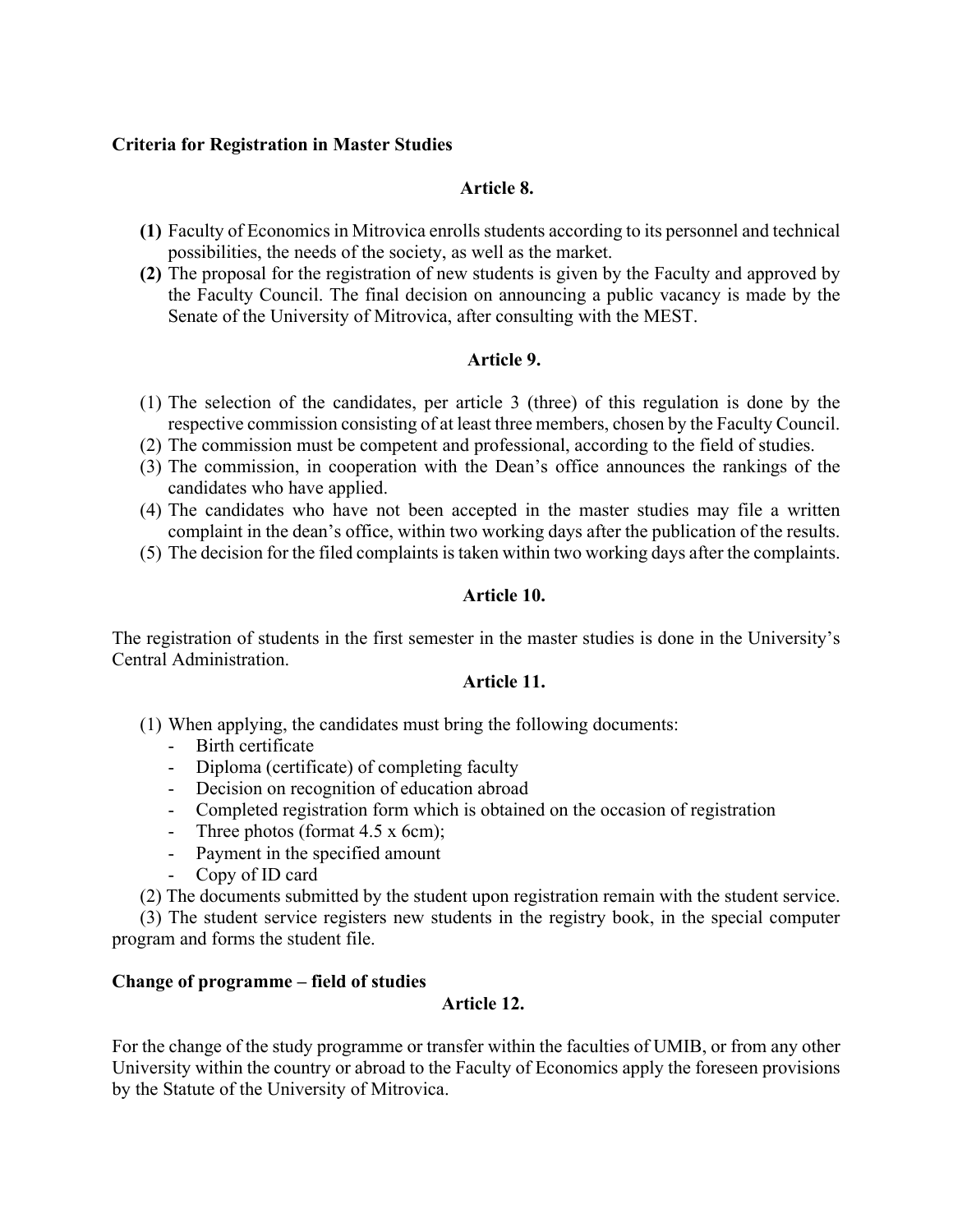# **Duration of studies**

# **Article 13.**

- (1) Master studies last two years, four semesters and in each semester by passing the exams you earn 30 ECTS, which means that 120 credits must be achieved for the completion of these studies.
- (2) The student, with conditions determined by the UMIB Statute, retains the status of a regular student for another two years.
- (3) The beginning and the end of the semesters are done according to the provisions of the Statute of UMIB. Classes in master studies take place in 15 weeks throughout a semester.

# **Conditions for gaining and losing student status.**

## **Article 14.**

- (1) A person enrolled in the Faculty of Economics has the status of a full-time student.
- (2) Student status is evidenced by an ID or an equivalent document.
- (3) In case of ID loss, with the permission of the Dean, the conditions for gaining and losing the student status are regulated by the UMIB statute. The Faculty Council expels from the faculty, temporarily or permanently, students who violate the rules set forth in UMIB's Regulation on disciplinary procedure.
- (4) The loss of student status is regulated according to the UMIB Statute.

#### **Student rights and obligations**

# **Article 15.**

Student rights and obligations, which are defined with articles according to UMIB statute, are also valid for master students in the Faculty of Economics.

#### **Article 16.**

The determination of disciplinary responsibility of students is most closely regulated by the Regulation on Disciplinary Procedure of UMIB.

#### **Article 17.**

- (1) Students have the right to appeal against the decision announced by the bodies of the Faculty related to their rights, obligations and responsibilities. Such complaints are submitted to the Faculty Studies Commission within 8 working days after the announcement of the decision.
- (2) The commission is obliged to submit the report on the imposed decision to the Faculty Council within 30 days of working days after receiving the appeal.
- (3) The appeal against the decision of the first instance is decided by the University Senate.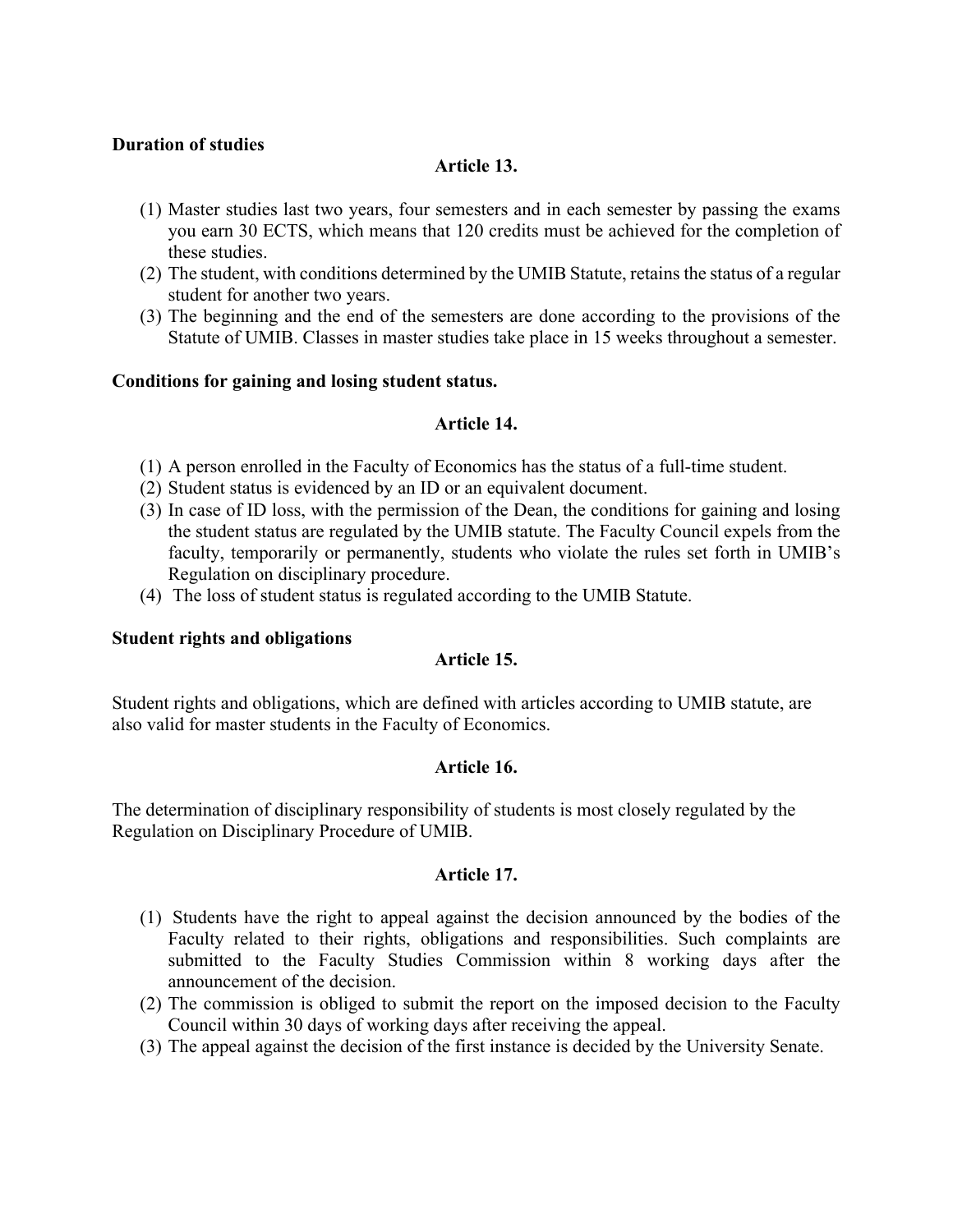## **Year registration conditions**

## **Article 18.**

The Senate of UMIB, with a special decision, determines the conditions of registration on the following year of students.

### **Exams and exam success**

## **Article 19.**

- (1) Students are obliged and have the right to submit and take exams. Students enter the exams in all the foreseen subjects according to the study plan after the completion of the teaching of the respective subject.
- (2) The student acquires the right to take the exam in one subject after fulfilling the obligations provided by the subject curriculum. Exams are held in writing, orally, or in writing and orally. In exams consisting of the written and oral part, the student can enter the oral exam, only when he/she has received a positive grade in the written part.
- (3) To determine the academic success of the student, the following forms of work can also be applied: Colloquium, seminar paper, test and practical exercises.

## **Article 20.**

Master studies exams are held throughout the academic year, according to the deadlines allowed by the statute of UMIB and with the instructions of the Senate of UMIB.

#### **Article 21.**

- (1) The student's success in the exam is expressed with grades 5 (five) to 10 (ten). The grade is recorded in the University Management System.
- (2) The application forms and the minutes of the exam are sent to the clerk, who at the latest 2 days after the exam, registers it in the computer, the registry book and in the student file. The exams are public and are announced on the UMIB website, at FE.

# **Article 22.**

For students who are not satisfied with the assessment and grade taken in the exam, the provisions of the UMIB Stature are applicable.

#### **Diploma thesis – Master thesis**

#### **Article 23.**

- (1) Master studies in the Faculty of Economics are completed with the work and defense of the master thesis in accordance with the study programme.
- (2) The student who has completed the obligations provided by the study plan and curriculum of the respective study acquires the right to receive a master's degree.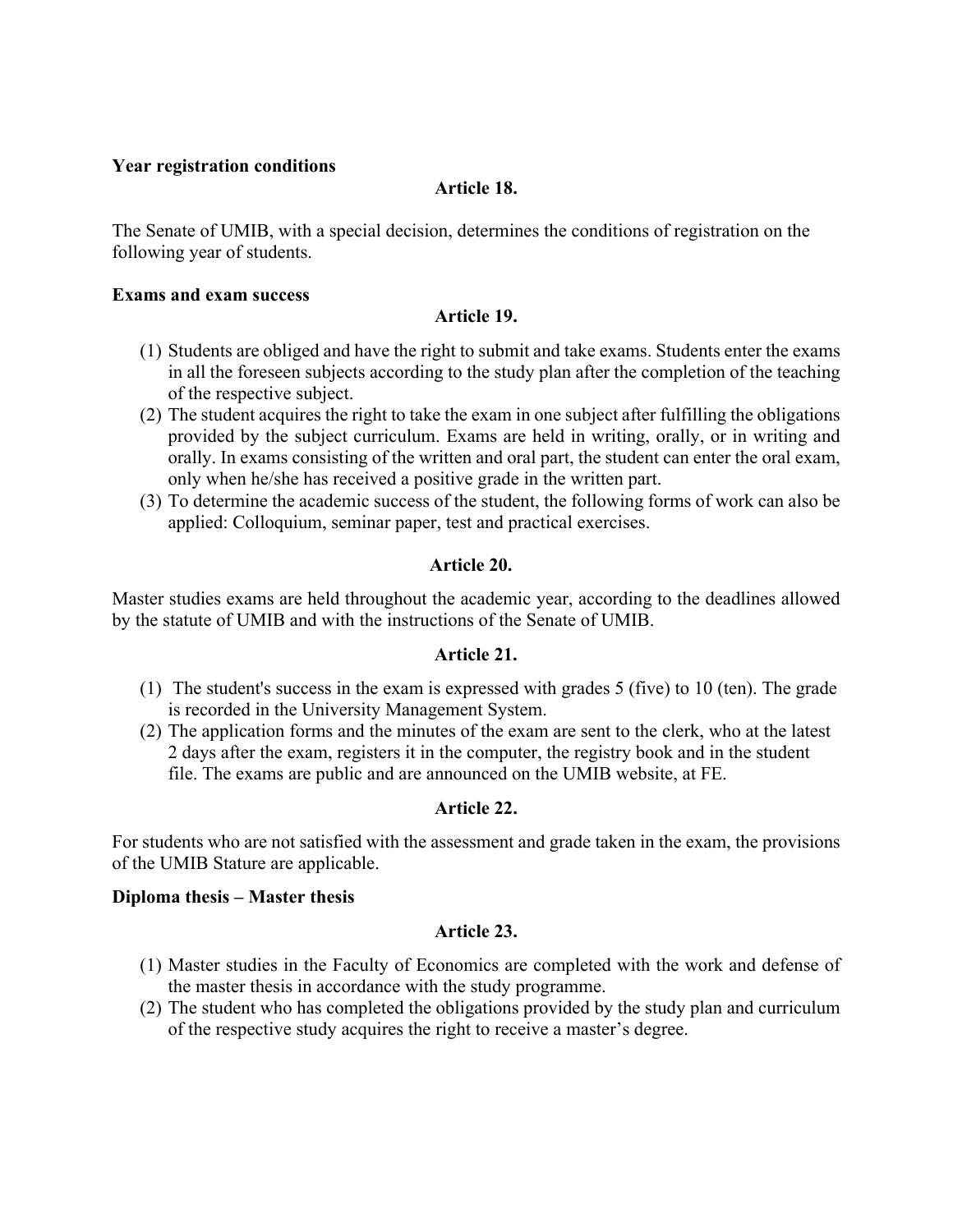## **Article 24.**

- (1) The professors who teach in master studies, during the academic year propose to the Study Commission one or more titles of topics for the work of the master thesis with the relevant reasoning.
- (2) The professor who has proposed the topic is a potential mentor of that topic. The Faculty council, with a special decision, will decide on the number of diplomas – master thesis paper which a professor can mentor during an academic year.
- (3) Students, in agreement with the subject professors may propose other titles of the diploma – master thesis topics.

## **Article 25.**

The master thesis is elaborated individually by the student, thus proving that the theoretical skills attained during the studies can be successfully applied to solve complex research problems in the scientific field which the student has selected.

#### **Article 26.**

The master thesis can be elaborated by two or three students (research group), and it should clearly indicate and note the contribution of each candidate.

## **Article 27.**

The written proposal for allowing the thesis – master thesis should contain: the title and the reasoning for the proposed topic, the scientific purpose of the paper, the basic hypotheses that will be taken as the basis and the instruments which will be applied to conduct the research.

#### **Article 28.**

(1) The Faculty Council, upon a written proposal of the department, respectively of the collegium of master studies, approves the proposed title and allows the work of the diploma master thesis.

(2) The council appoints the mentor who guides the student during the work on the topic of the diploma thesis - master thesis.

#### **Article 29.**

Diploma thesis - master thesis is an independent professional work of the candidate through which the student shows that he/she has acquired knowledge and can submit and solve professionalscientific problems and tasks.

# **Article 30.**

- (1) The candidate must submit the completed written diploma thesis for evaluation within a maximum period of one year after the certification of the fourth semester of master studies.
- (2) At the request of the candidate, the Faculty Council may set a new deadline of up to six months to submit the master's thesis. The reasons for the postponement are evaluated by the Faculty Council.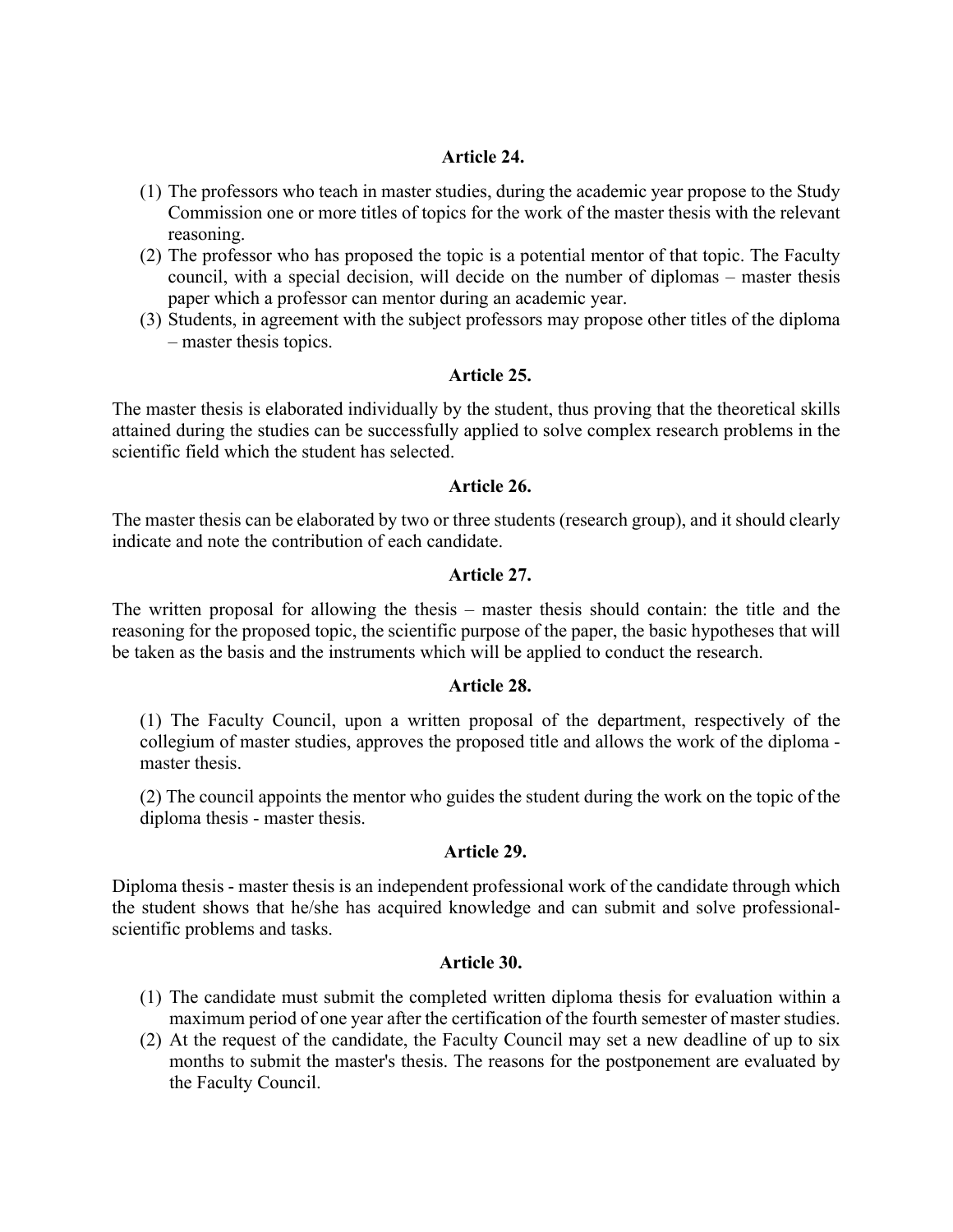- (3) If the candidate does not submit the completed diploma-master thesis, the reasons for the postponement are evaluated by the Faculty Council.
- (4) If the candidate does not submit the completed diploma-master thesis for evaluation within the deadline set by this article, the candidate must resume the procedure for allowing the diploma thesis with a new topic, respectively to restore the status of full-time student in accordance with the UMIB Statute.

## **Article 31.**

- (1) After submitting the completed diploma thesis for evaluation, the Faculty Council, on the proposal of the Collegium of Studies of the relevant department, establishes the commission for the evaluation of the master thesis within 60 days from the day of submission of the candidate application.
- (2) The duty of the commission is to submit a written report to the Faculty Council, after reviewing the paper, within a period not longer than three months.
- (3) The commission for evaluation of the diploma-master thesis, with a majority of its members, proposes to the Faculty Council that: The thesis be approved and the candidate is allowed to defend, or the thesis is revised or the thesis is rejected. The member of the commission who does not agree with the proposal from the previous paragraph of this article is obliged to share the opinion and present it in writing.

# **Article 32.**

- (1) The commission for the evaluation of the master thesis paper consists of three members.
- (2) If necessary, the Faculty Council may establish a commission consisting of five members. Members of the commission may be professors (holding the call of full-time professor, associate professor, assistant professor).

# **Article 33.**

- (1) Based on the proposal of the commission, the Faculty Council makes a final decision on the report of the commission, the validity of the diploma-master thesis and the permission of public defense.
- (2) The Commission for Defense shall be formed in the composition defined in Article 32 of this Regulation.
- (3) The mentor may not be the chairman of the commission for public defense of the master thesis.

#### **Article 34.**

If the candidate's work is rejected by the respective commission, or the candidate for other reasons does not complete the work within the deadline under the previous article, the candidate has the right to submit a written proposal for the new title of master thesis. The candidate can use this opportunity only once.

# **Article 35.**

(1) If the Faculty Council returns the work of the candidate for further revision, in that case the commission for the evaluation of the completed work may be expanded.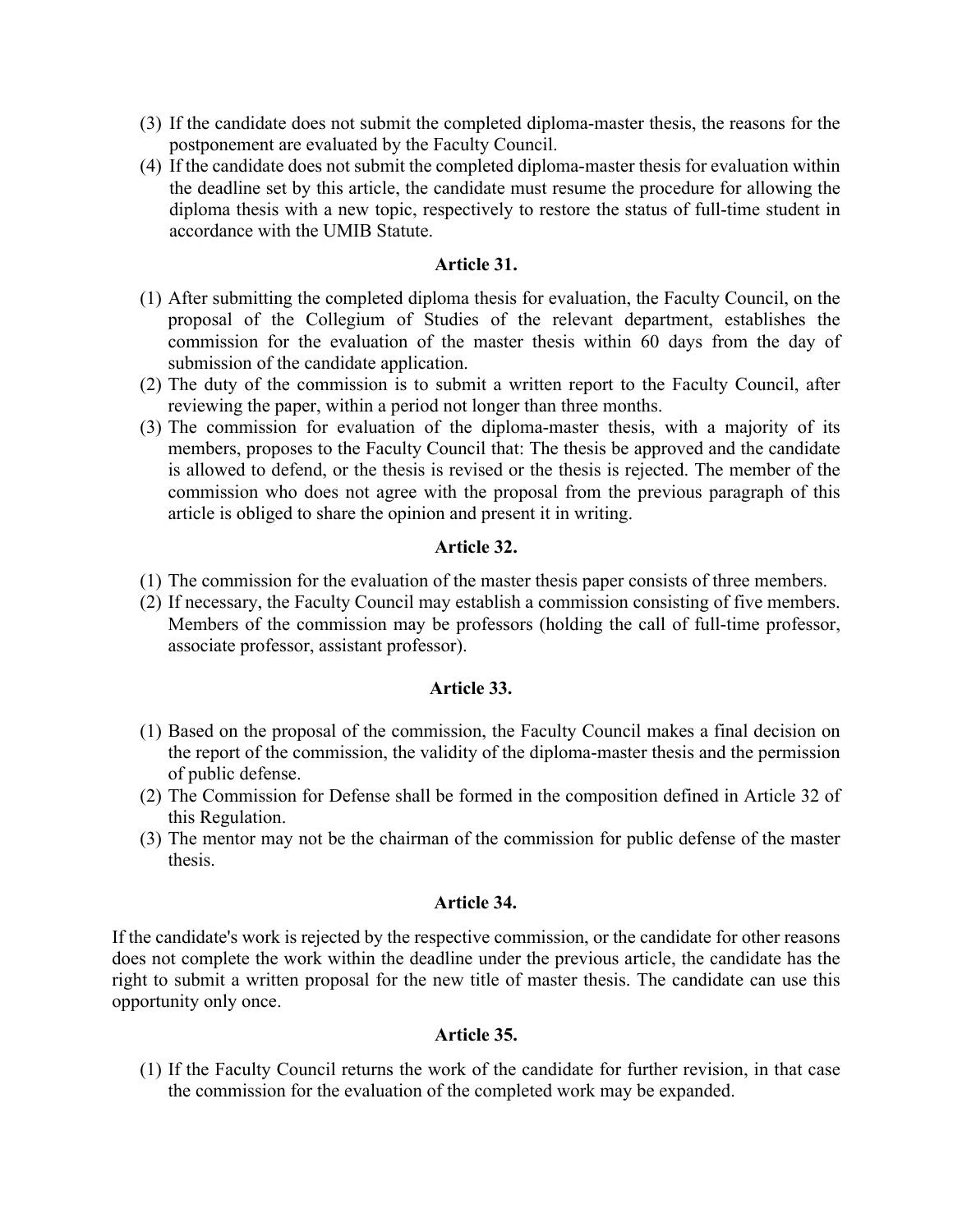- (2) The candidate must complete the edited version of the master thesis within a maximum period of six months.
- (3) When receiving the completed work, the commission is obliged to draft a new report on the evaluation of the work and send it to the Faculty Council within 30 days from the day it has received the thesis.

# **Article 36.**

- (1) The master's thesis, evaluated positively by the members of the commission is put on public discussion within 15 days, together with the commission's reports in the Faculty's secretariat.
- (2) During the public discussion, the paper is made available for interested parties which may provide remarks or suggestions.

## **Article 37.**

- (1) After the expiration of the deadline from the previous article, and the approval of the report of the commission with positive evaluation of the thesis defense, the Faculty Council forms the commission for the public defense of the master thesis.
- (2) In agreement with the candidate, the commission determines the date and place (hall) of the public defense of the thesis paper. The public defense of the master's thesis defense must be done within the deadline, which cannot be shorter than 5 days nor longer than 15 days from the day of issuing the decision.

## **Article 38.**

The Secretariat of the Faculty gives the notification for the thesis' defense 7 days ahead. The announcement is given on the Faculty's bulletin board and Faculty's website. The announcement provides information about the candidate, the topic of the paper and that the defense is public.

#### **The procedure of the defense**

#### **Article 39.**

- (3) The chairperson of the commission opens the session for the public master thesis defense, presents the data related to the procedure developed until the decision issuing on allowing the thesis defense, and presents the candidate's biographical and bibliographic data.
- (4) The mentor briefly presents the report of the commission for the evaluation of the master thesis.
- (5) The candidate makes a presentation summary presentation of the paper, but not longer than 30 minutes.
- (6) Through the questions asked to the candidate and his / her answers, the members of the commission verify the authorship of the paper and assess the level of knowledge of the issues addressed in the paper.

#### **Article 40.**

The chairman of the commission concludes the defense and invites the commission to convene for the assessment, and make the final decision on the public defense of the thesis. The decision of the commission is publicly announced before the auditor.